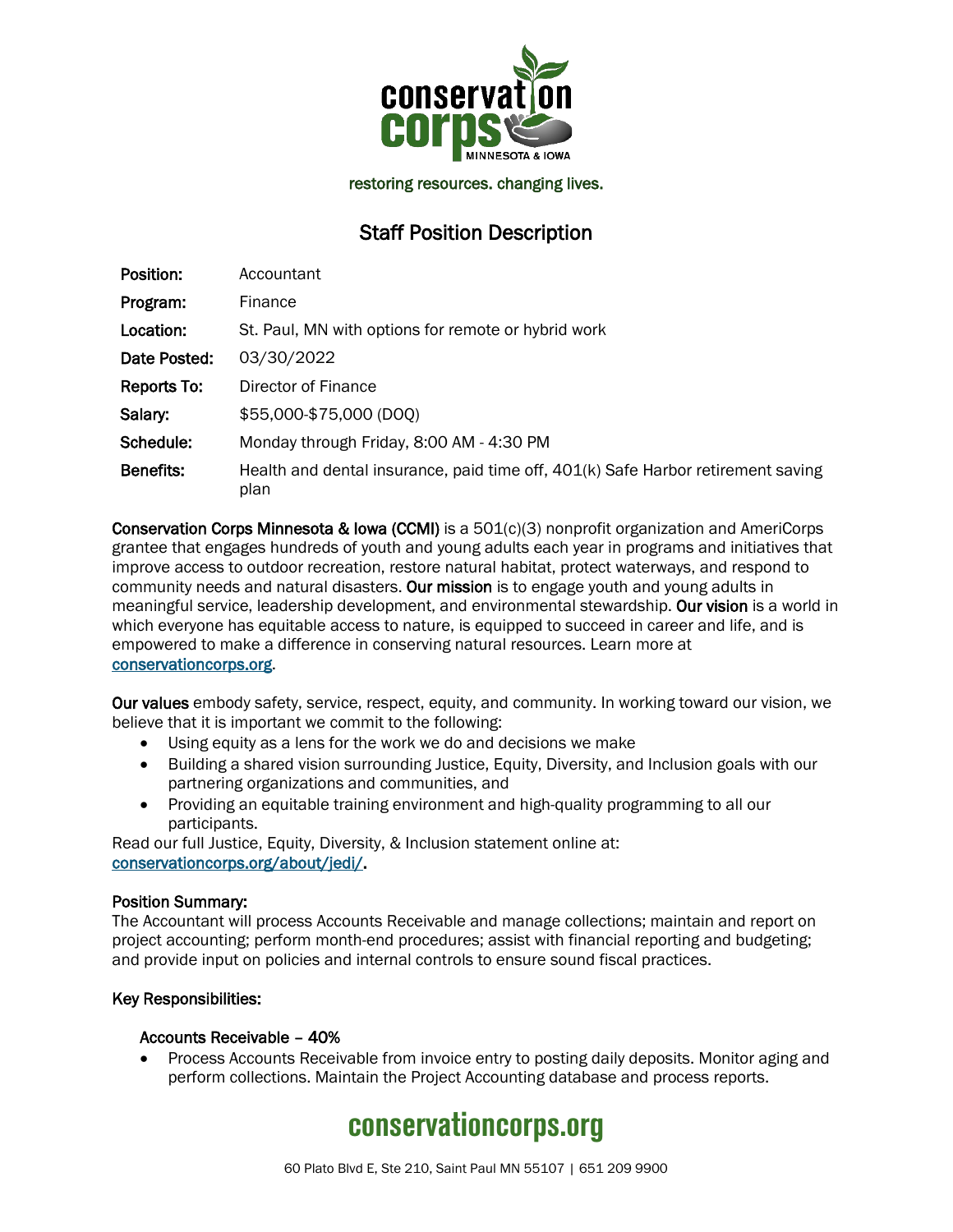#### Month End/Year End Procedures – 20%

- Conduct monthly and year-end close procedures.
- Maintain Fixed Assets and lead the annual inventory process.
- Reconcile bank, investments, and balance sheet accounts as assigned.

#### Financial Reporting – 20%

- Administer and review financial statements to compare actual results to budget and identify, explain, and correct variances where appropriate.
- Assist with preparation for the annual audit and state and federal tax filings.
- Prepare and assist with external federal and state grant audits.
- Assist in the budget process.

#### Compliance and Backup for Payroll & Accounts Payable – 20%

- Assist with the design and implementation of financial operating procedures, internal controls, and processes in compliance with all federal, state, and partner expectations.
- Provide financial training and guidance to staff.
- Assure timely invoicing and maintain accurate financial statements based on Generally Accepted Accounting Principles (GAAP).
- Provide backup for Payroll and Accounts Payable.

#### Qualifications:

- Bachelor's Degree in accounting with five or more years of progressive, relevant nonprofit financial management experience; including restricted giving and releases from restriction. Proficient with grant and government contracts.
- Competence in financial analysis, complex problem-solving, and process improvement.
- Highly organized, self-directed, numeric aptitude, and strong written and verbal communication skills.
- Ability to collaborate with and counsel non-financial program staff in managing program and operational financial procedures and reporting.
- Supervisory experience a plus. Receivables, Payables, and Payroll experience preferred.
- Advanced Excel skills. Experience with ADP, Great Plains, and Project Accounting or similar robust accounting software.

#### Effective 1/4/2022, CCMI requires all employees and AmeriCorps members to be fully vaccinated for COVID-19 OR provide a weekly COVID-19 test.

*While this position description describes the general nature and level of work being performed, it is not an exhaustive list of all responsibilities, duties and skills required. All positions at CCMI may require duties outside of normal responsibilities.*

*CCMI is an Equal Opportunity Employer and is committed to creating an inclusive environment that values the diversity of its staff and members. Employment decision with CCMI will be based on merit, qualifications, and abilities. CCMI does not discriminate in employment opportunities or practices based on race, color, creed, religion, sex, national origin, age, disability, veteran status, military service, union membership, marital status, familial status, sexual orientation, gender identity, status with regards to public assistance, genetic information or any other characteristic protected by law.*

*Women, minorities, and people with disabilities are strongly encouraged to apply.*

## **conservationcorps.org**